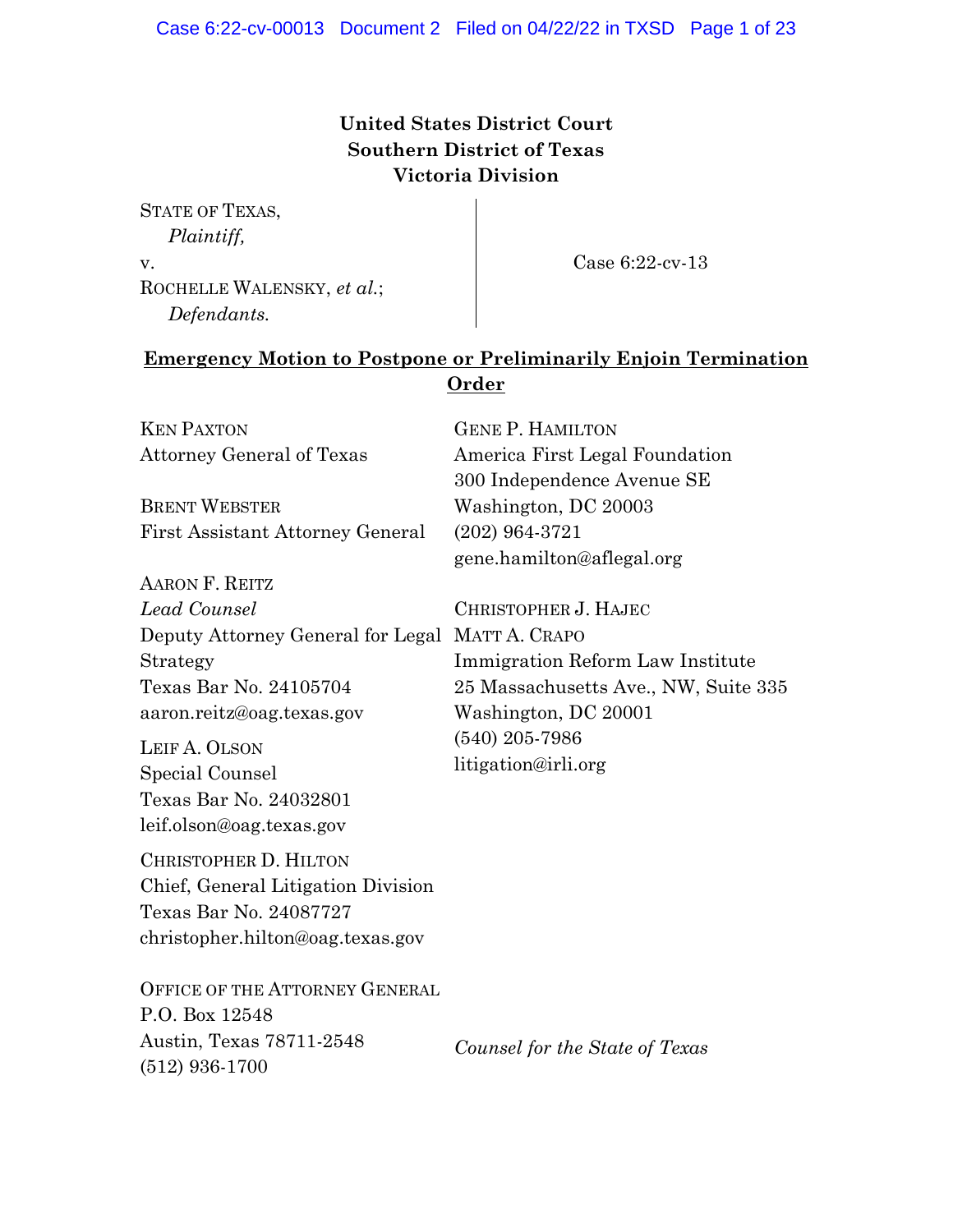# **Contents**

| 1. The Defendants' decision to terminate Title 42 was unreasoned                |
|---------------------------------------------------------------------------------|
| a. The Termination Order is inconsistent with and not rationally                |
| The Termination Order did not consider all relevant factors13<br>$\mathbf{b}$ . |
| The Termination Order itself demonstrates that the factors it<br>$\mathbf{c}$ . |
| 2. The Termination Order was promulgated without the necessary                  |
|                                                                                 |
|                                                                                 |
|                                                                                 |
|                                                                                 |
|                                                                                 |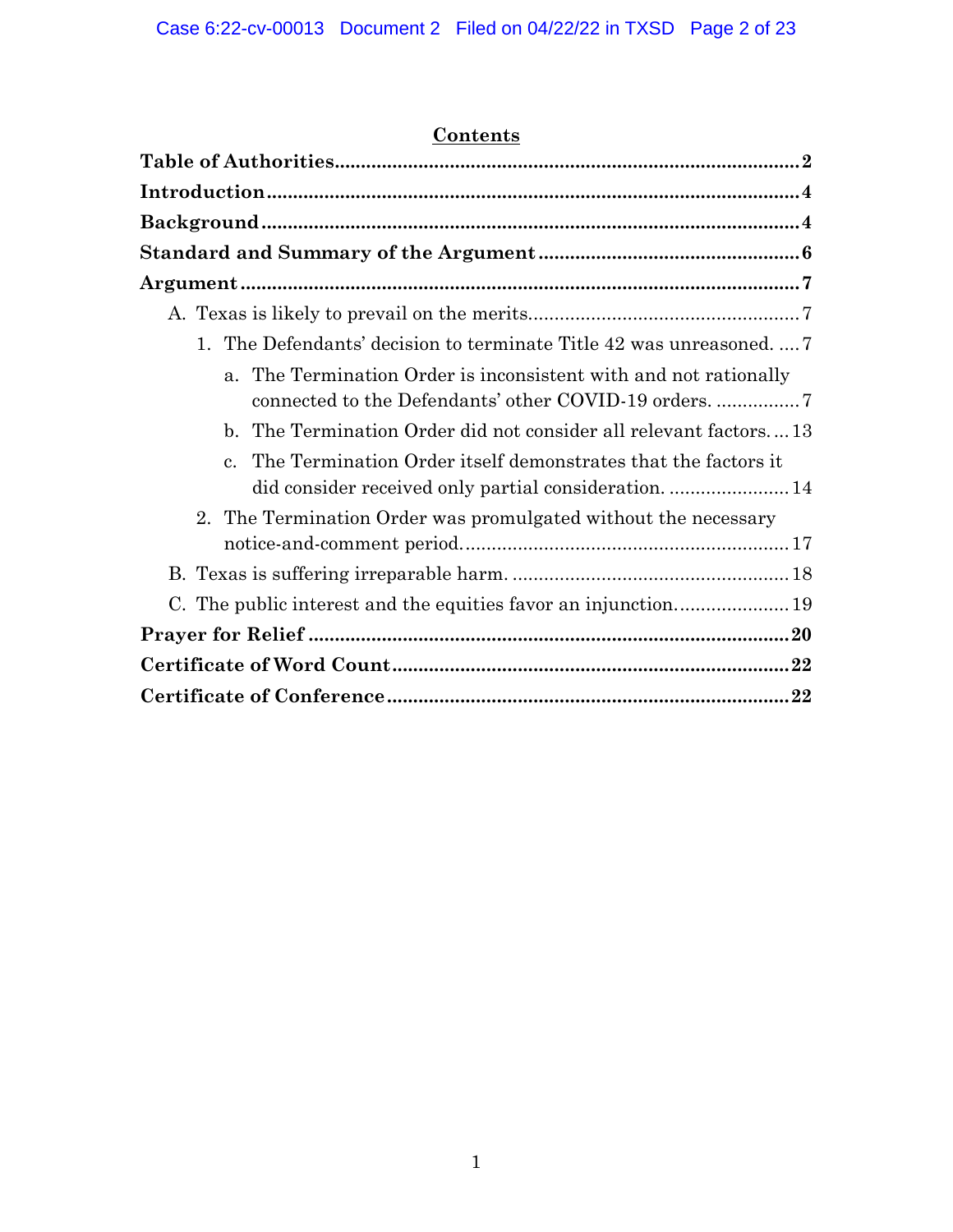# **Table of Authorities**

# <span id="page-2-0"></span>**Cases**

| <i>Capital Area Immigrants' Rights Coalition v. Trump, 471 F. Supp. 3d 25</i>  |
|--------------------------------------------------------------------------------|
|                                                                                |
| Daniels Health Scis., LLC v. Vascular Health Scis., LLC, 710 F.3d 579 (5th     |
| Getty v. Fed. Sav. & Loan Ins. Corp., 805 F.2d 1050 (D.C. Cir. 1986)14         |
| Health Freedom Defense Fund, Inc. v. Biden, No. 8:21-cv-1693, 2022 WL          |
|                                                                                |
|                                                                                |
|                                                                                |
|                                                                                |
| Motor Vehicle Mfrs. Assn. of U.S. v. State Farm Mut. Auto. Ins. Co., 463 U.S.  |
| <i>Nat. Res. Def. Council v. Wheeler, 955 F.3d 68 (D.C. Cir. 2020) </i> 17     |
|                                                                                |
|                                                                                |
| Tex. Food Indus. Assn. v. U.S. Dept. of Ag., 842 F. Supp. 254 (W.D. Tex. 1993) |
|                                                                                |
| Texas v. United States, 328 F. Supp. 3d 662 (S.D. Tex. 2018) 19                |
|                                                                                |
|                                                                                |
|                                                                                |
| <b>Statutes</b>                                                                |

|--|--|--|--|--|--|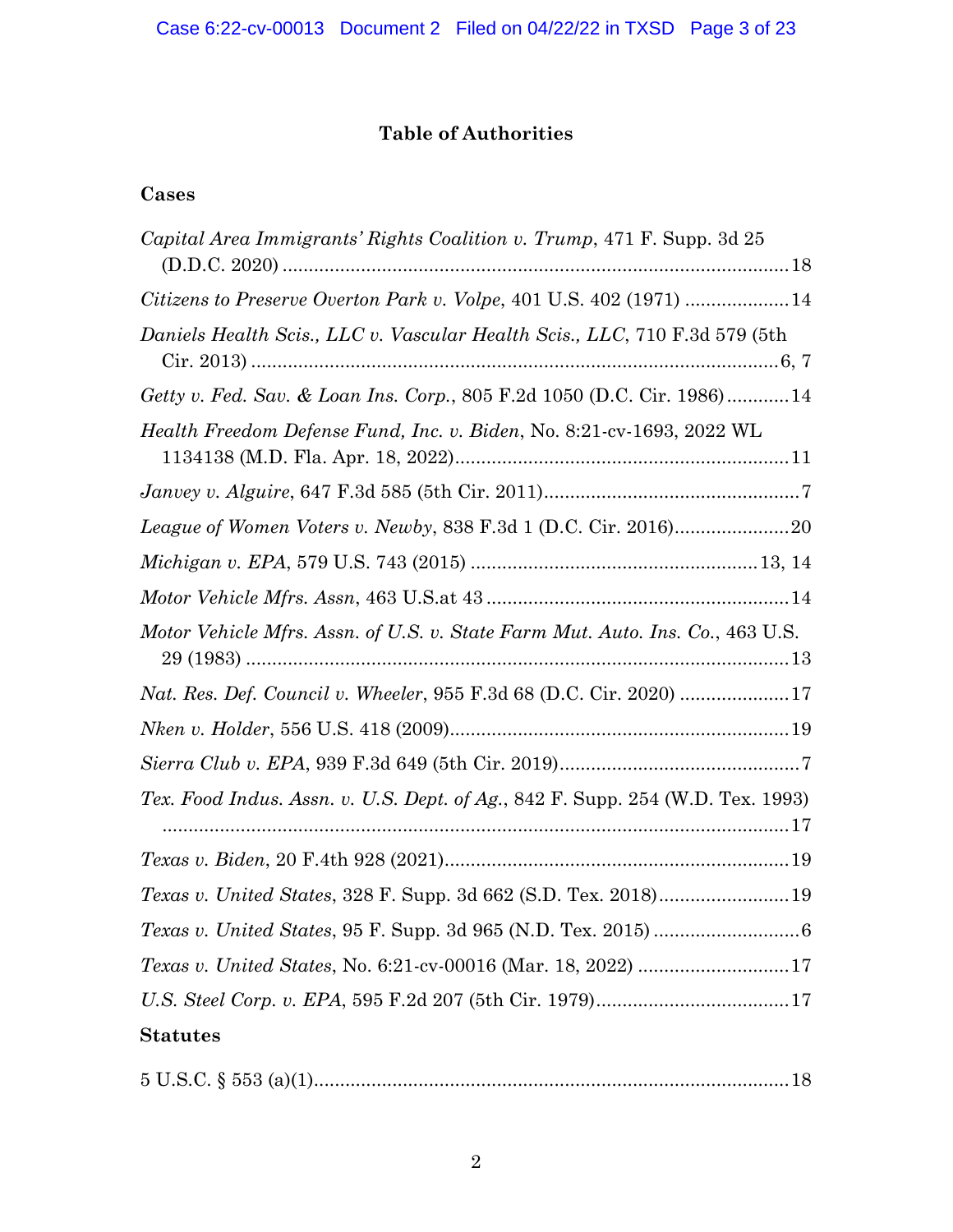| $\Omega$ $\mathbf{1}$ $\mathbf{1}$ $\mathbf{1}$ $\mathbf{1}$ $\mathbf{1}$ $\mathbf{1}$ $\mathbf{1}$ $\mathbf{1}$ $\mathbf{1}$ $\mathbf{1}$ $\mathbf{1}$ $\mathbf{1}$ $\mathbf{1}$ $\mathbf{1}$ $\mathbf{1}$ $\mathbf{1}$ $\mathbf{1}$ $\mathbf{1}$ $\mathbf{1}$ $\mathbf{1}$ $\mathbf{1}$ $\mathbf{1}$ $\mathbf{1}$ $\mathbf{1}$ |  |
|----------------------------------------------------------------------------------------------------------------------------------------------------------------------------------------------------------------------------------------------------------------------------------------------------------------------------------|--|

## **Other Authorities**

| COVID-19 Vaccine Devt. & Approvals Tracker, available at          |  |
|-------------------------------------------------------------------|--|
|                                                                   |  |
| DHS Sw. Border Coordination Ctr., Sw. Border Strategic Concept of |  |
|                                                                   |  |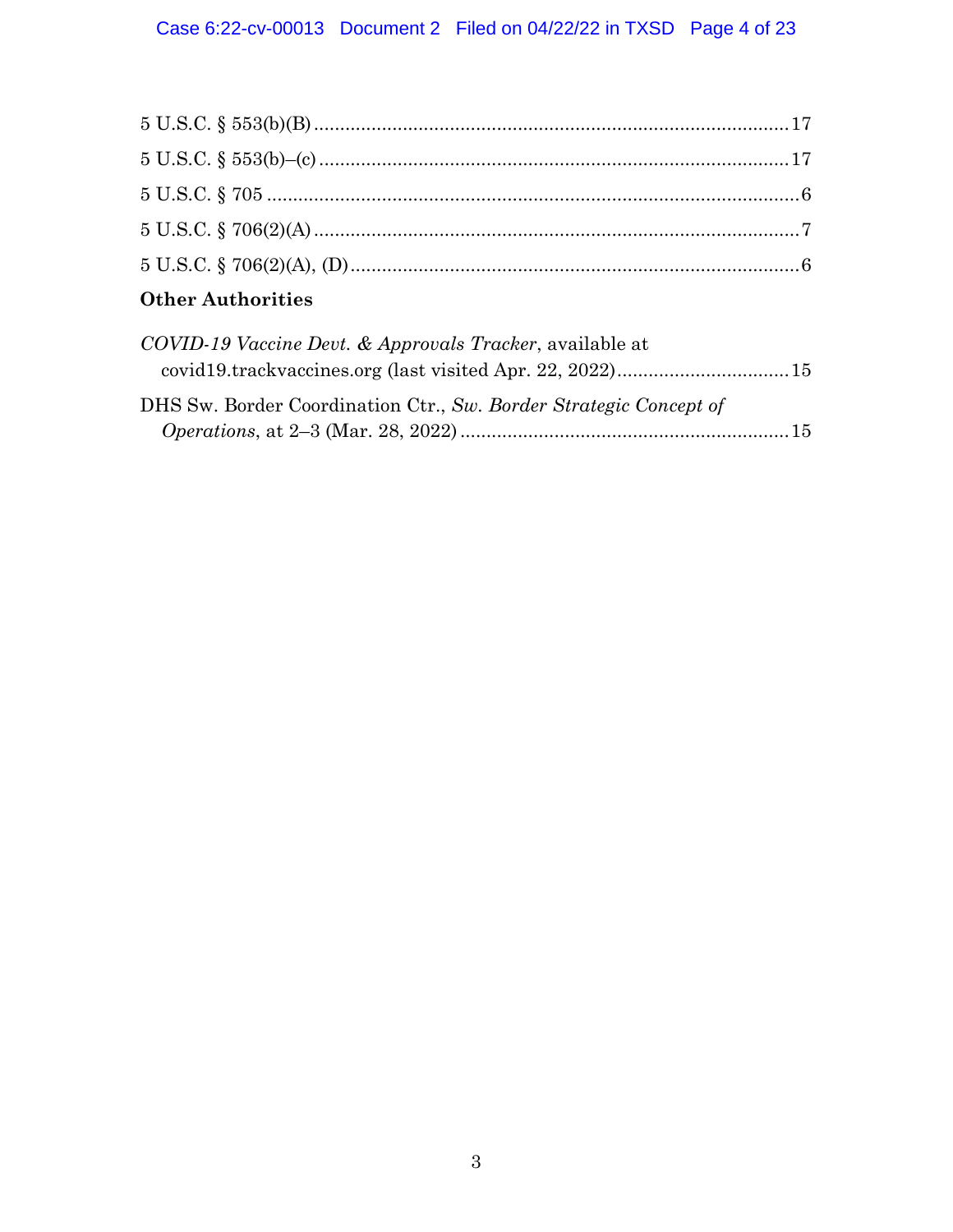#### **Introduction**

<span id="page-4-0"></span>Agencies must justify their actions with reason. They must notify interested parties of their proposed actions and address comments from those interested parties before promulgating rules. The Defendants' order terminating the Title 42 program failed both these tests. Texas therefore moves that the Court postpone or preliminarily enjoin the Defendants' implementation of the Termination Order until a final judgment on the merits that requires them to rectify these errors.

Because the Termination Order is scheduled to go into effect on May 23, Texas respectfully requests that the Court expedite consideration of this Motion so it can be decided before the axe falls.

#### **Background**

<span id="page-4-1"></span>The Department of Homeland Security is charged with enforcing the United States' immigration laws. This case concerns DHS's obligations to detain aliens in accordance with those laws. This case also concerns DHS's obligations to aid in the enforcement of orders issued by the Director of the Centers for Disease Control and Prevention (CDC) to prevent the introduction of aliens into the United States who pose a serious threat of introducing a communicable, quarantinable disease. At issue are:

- Portions of the *Immigration and Nationality Act* requiring that DHS detain aliens pending either their removal or a determination as to whether they pose a threat to public health;
- Portions of the *Public Health Service Act* requiring that DHS assist CDC in enforcing orders concerning public-health issues within DHS's purview, such as immigration;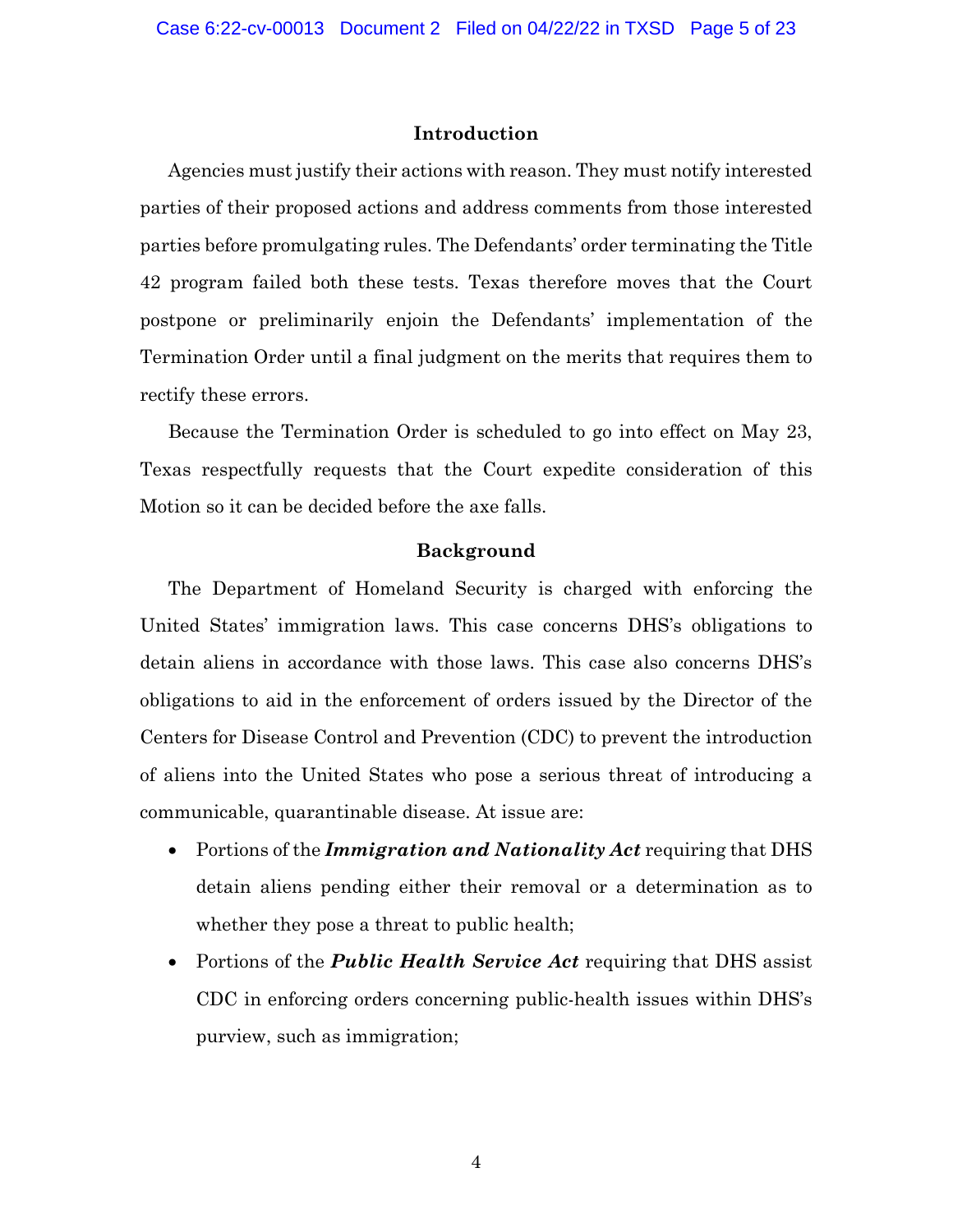- A *Final Rule* adopted by the CDC allowing it to exclude from the country aliens who pose a serious threat of introducing a communicable, quarantinable disease;
- An *October 2020 Order*, Exhibit B, putting that rule into effect and allowing for rapid removal of covered aliens;
- An *August 2021 Order*, Exhibit C, largely re-confirming the October Order; and
- The *Termination Order*, Exhibit A, rescinding the Title 42 program in general and the August Order in particular.

The details and effect of each of these are set forth in the State's Complaint, which the State incorporates by reference.

This case also involves four other orders issued by the Defendants related to COVID-19. Those are:

- The *Air Traveler Testing Order*, Exhibit D, which requires everyone flying to the United States to show either a negative COVID-19 test or proof of having recently recovered from COVID-19;
- The *Land Traveler Vaccination Order*, Exhibit E, which refuses entry to the United States to all visitors arriving by land who cannot prove, on demand, having been vaccinated against COVID-19;
- The *Air Traveler Vaccination Order*, Exhibit F, which requires that all visitors arriving in the United States by air either to prove, on demand, having been vaccinated against COVID-19 or to quarantine or isolate for two weeks; and
- The *Masking Order*, Exhibit G, which requires all persons in a transportation hub, public transit, or conveyance traveling between transportation hubs to wear a mask.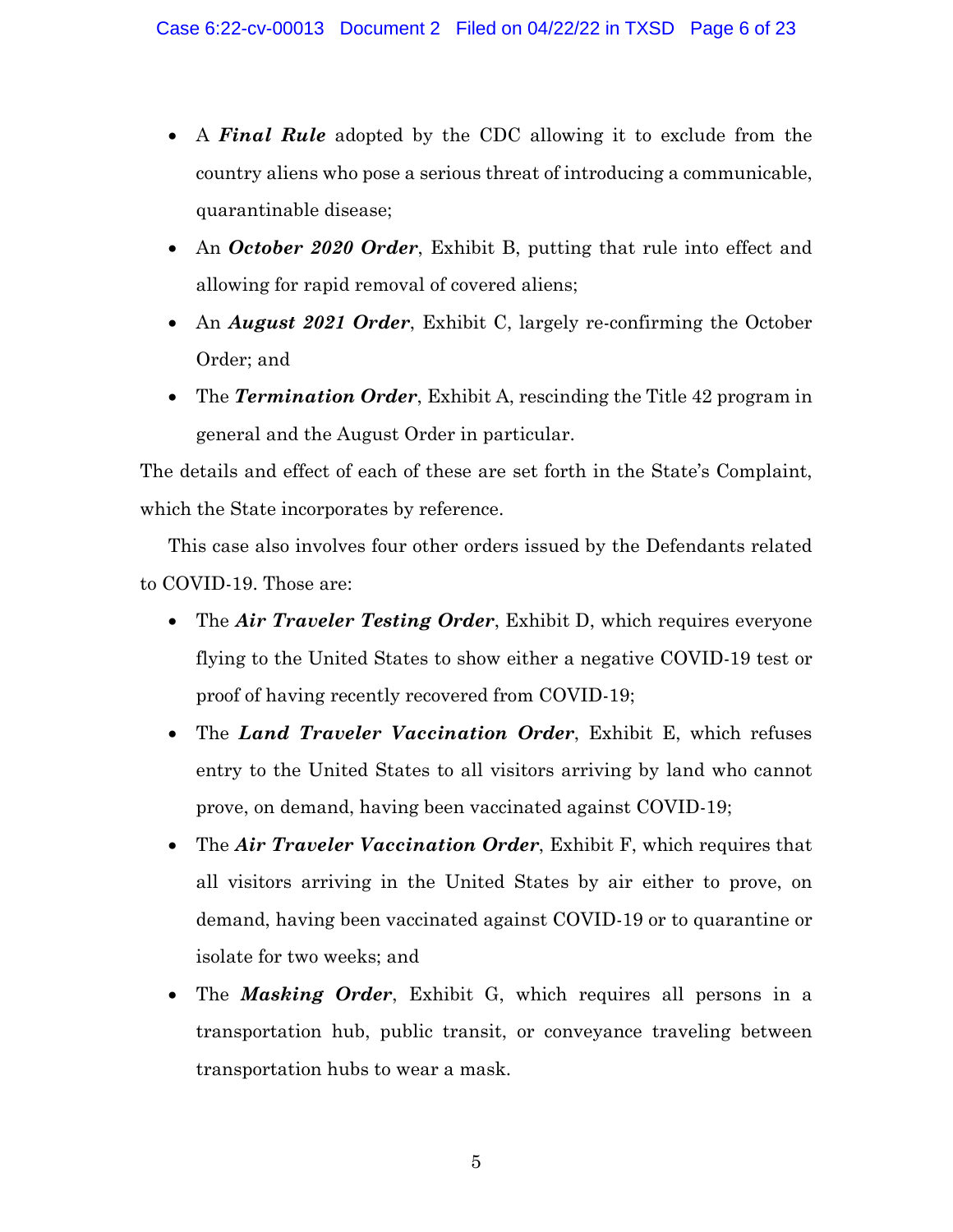#### **Standard and Summary of the Argument**

<span id="page-6-0"></span>The APA specifically empowers the Court to "issue all necessary and appropriate process to postpone the effective date of an agency action . . . pending conclusion of the review proceedings." 5 U.S.C. § 705. Whether to stay the effective date of the Termination Order—that is, whether to preliminarily enjoin the Defendants from implementing that order—depends on the familiar four-factor test for equitable relief. *See Texas v. United States*, 95 F. Supp. 3d 965, 973 (N.D. Tex. 2015).

Texas is entitled to that injunction because it satisfies each factor of the familiar four-factor test. *See, e.g.*, *Daniels Health Scis., LLC v. Vascular Health Scis., LLC*, 710 F.3d 579, 582 (5th Cir. 2013). First, it is likely to prevail on the merits; the Defendants violated the APA both by failing to follow the proper procedures and by promulgating an arbitrary and capricious rule. *See* 5 U.S.C. § 706(2)(A), (D). Second, there is a substantial threat—actually, an ongoing suffering—of irreparable injury; Texas cannot recover money damages for the financial losses it will suffer, and if the Defendants believe their own explanations, the Termination Order will immediately boost Texans' exposure to the COVID-19 virus and likely lead to an unknown number of COVID-19 infections. Finally, the balance of harms and the public interest favor the injunction Texas seeks; the public is always served by holding the government to its legal obligations, and, again, if the Defendants believe their own explanations, the Termination Order violates their duty to protect the health of American residents and citizens.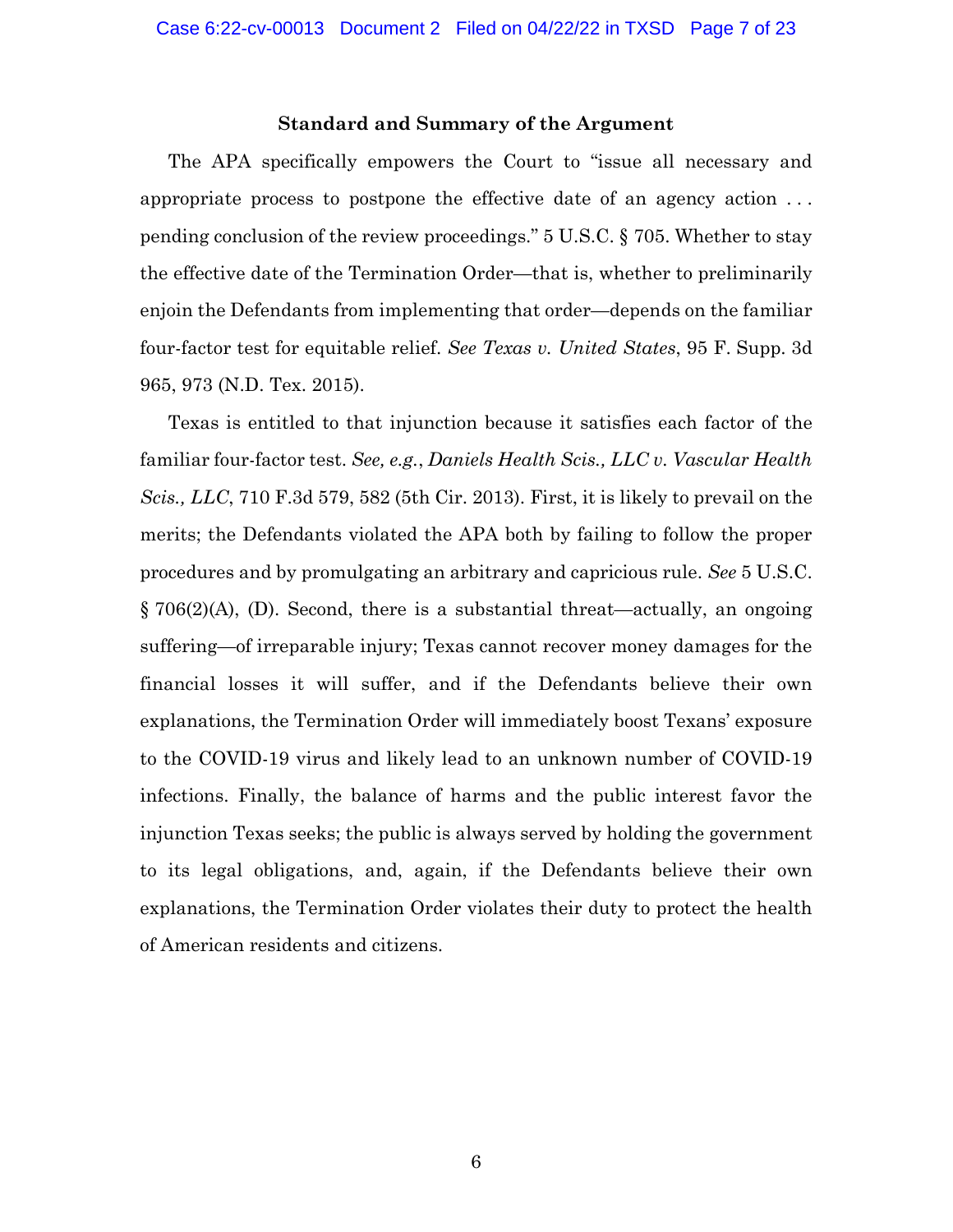#### **Argument**

#### <span id="page-7-1"></span><span id="page-7-0"></span>**A. Texas is likely to prevail on the merits.**

"Likely to prevail on the merits" is a term of art that merely requires that Texas make a prima facie case on each element of its claim. *See Daniels Health*, 710 F.3d at 582 (citing *Janvey v. Alguire*, 647 F.3d 585, 595–96 (5th Cir. 2011)). Texas easily clears that bar; the Defendants' decision was both unreasoned and promulgated without the required notice-and-comment procedures.

#### <span id="page-7-2"></span>**1. The Defendants' decision to terminate Title 42 was unreasoned.**

The Termination Order violates the APA because it is arbitrary, capricious, and an abuse of discretion. *See* 5 U.S.C. § 706(2)(A). Before promulgating the Termination Order, the Defendants had to engage in "reasoned decisionmaking," meaning that their process had to be "logical and rational," with their decision being lawful "only if it rests on a consideration of the relevant factors" that "includ[es] a rational connection between the facts found and the choice made." *Sierra Club v. EPA*, 939 F.3d 649, 664 (5th Cir. 2019) (cleaned up). Under this standard, unexplained inconsistencies in the rulemaking records are grounds for striking down the action. *Id.*

The Termination Order fails both standards. The Defendants did not consider all relevant factors before terminating Title 42, and the Termination Order is inconsistent with the Defendants' other COVID-19 orders.

## <span id="page-7-3"></span>**a. The Termination Order is inconsistent with and not rationally connected to the Defendants' other COVID-19 orders.**

The Termination Order is doomed because comparing it to the Defendants' other COVID-19 orders reveals unexplainable and irrational inconsistencies. *See Sierra Club*, 939 F.3d at 664. While no one expects the Defendants' policies will be seamlessly compatible, the differences between the Termination Order

7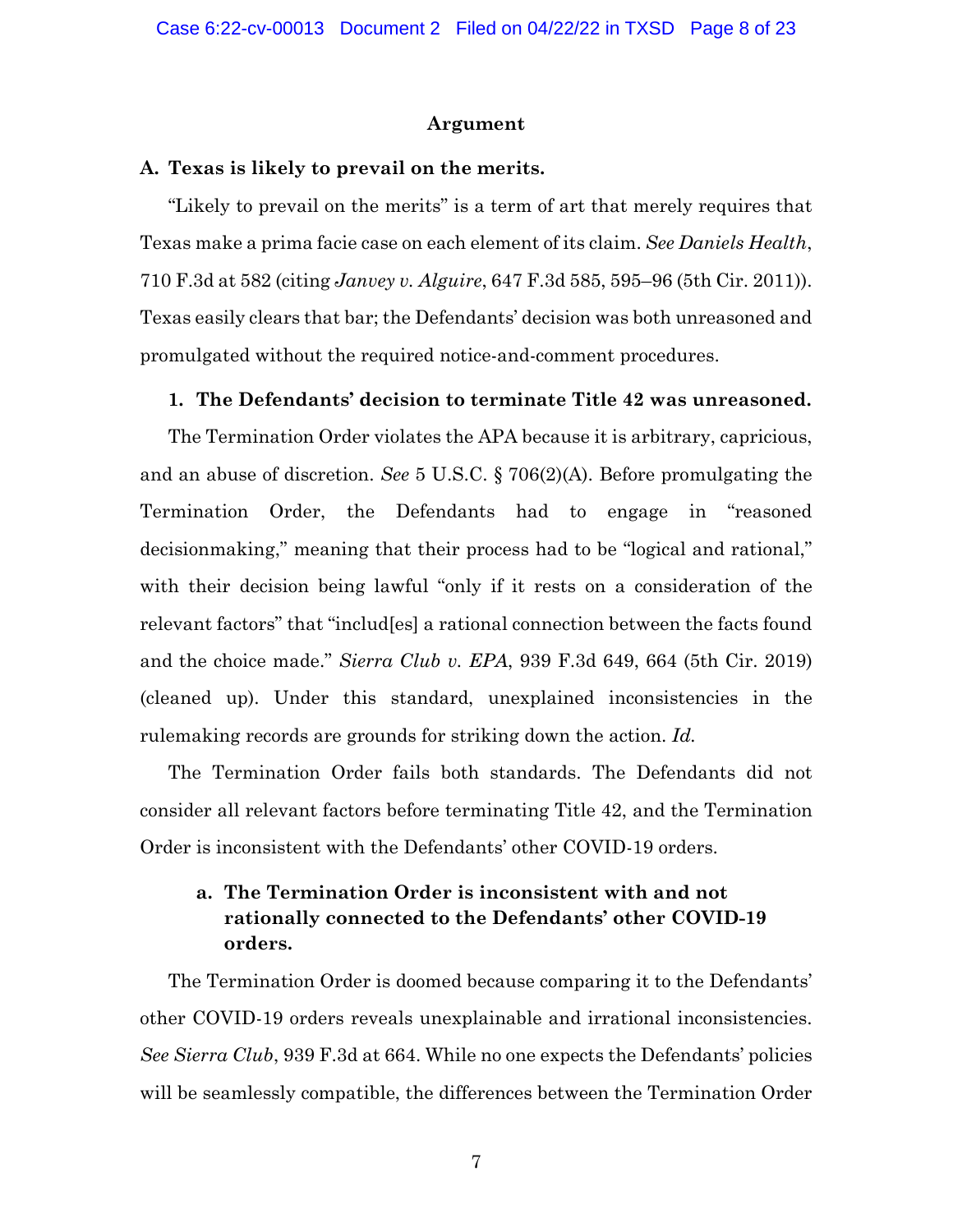and the Defendants' other orders shows fundamental, irreconcilable, and fatal discontinuities in how they treat similar COVID-19 issues.

#### **i. The Air Traveler Testing Order.**

The most notorious of these conflicts is flagged in the Termination Order itself—the unexplained differences between the Termination Order and the still-active Air Traveler Testing Order, also promulgated by Walensky. That order, as the Termination Order explains, requires that "[a]ll air passengers two years or older with a flight departing to the United States from a foreign country must show either "a negative COVID-19 viral test result" no more than a day old or "documentation of having recovered from COVID-19 in the past 90 days…." Exh. A, 87 Fed. Reg*.* at 19,941, 19,947 (Apr. 6, 2022) (citing Exh. D, 86 Fed. Reg. 69,256 (Dec. 7, 2021). The Testing Order states that such proof of immunity "is necessary to reduce the risk of transmission of the [COVID-19] virus" and that it will remain in effect until it "is no longer necessary to prevent the further introduction, transmission, and spread of COVID-19 into the United States." Exh. D at 69,260. Visitors who do not comply with those requirements are not allowed to enter the United States, and an aircraft that has not confirmed that its passengers comply may not enter the United States or allow passengers to disembark there. *Id.* at 69,261.

This reasoning and that of the Termination Order cannot be squared. According to the Termination Order, "the public health findings underlying the August [2021] Order have changed." Exh. A at 19,953. The most recent iteration of the Testing Order, however, was issued in December 2021—five months after that. CDC stated then that a negative COVID-19 test or recovery from COVID-19 was "necessary to reduce the risk of transmission of the [COVID-19] virus," Exh. D at 69,260, and it states now, in the Termination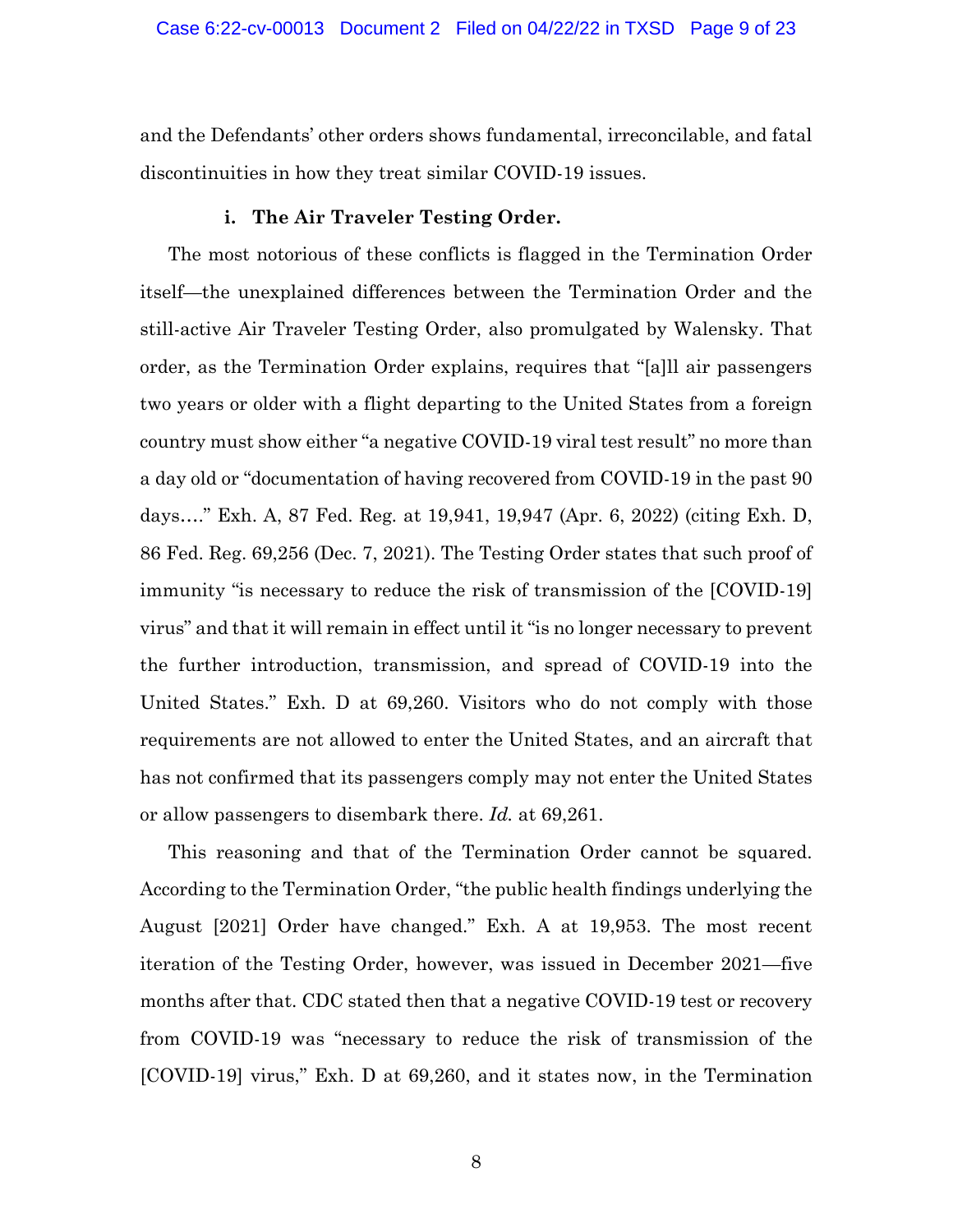#### Case 6:22-cv-00013 Document 2 Filed on 04/22/22 in TXSD Page 10 of 23

Order, that it still "believes that the[se] restrictions . . . continue to be necessary and are appropriately balanced to minimize restrictions on individuals." Exh. A at 19,952.

This directly contradicts the rest of the Termination Order. If "high rates of vaccine and infection-induced immunity in the [United States];" "the availability of effective therapeutics, testing, and well-fitting masks;" and "97.1% of the U.S. population['s] living in an area classified as having a 'low' COVID-19 Community Levels [sic]" justify the Termination Order because those "readily available and less burdensome public health mitigation tools" make Title 42 unnecessary, then they justify cancelling the Testing Order as unnecessary, too. The immunity rates; availability of masks, testing, and treatment; and number of people in low-community transmission areas remains the same whether a person arrives legally on an airliner or illegally at the Southwest Border. Moreover, while the Testing Order restrictions may "reduce the risk of transmission of the [COVID-19] virus," those who violate it are subject to being immediately returned to their point of origin—the very thing that Title 42 currently does with covered aliens to eliminate the possibility that they will bring COVID-19 into the country.

#### **ii. The Vaccination Orders.**

The two vaccination orders, both post-dating the August Order that Walensky now claims is out of date, similarly demonstrate the lack of reasoning behind the Termination Order.

In the Air Travel Vaccination Order issued in November 2021, Walensky mandated that all visitors to the United States traveling by air furnish on demand proof of vaccination against COVID-19. Those who are unable to do so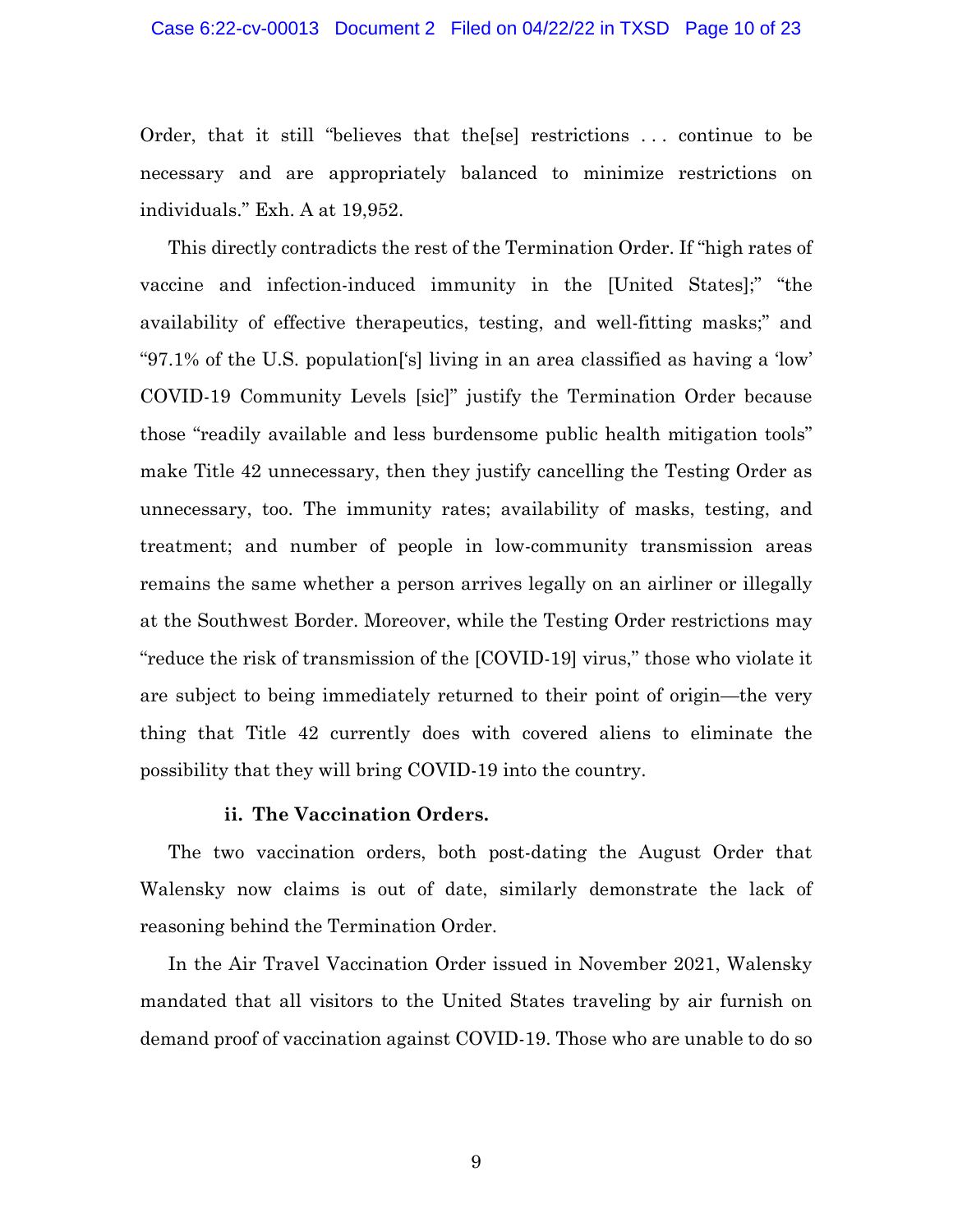are required to quarantine or isolate themselves for two weeks. Exh. F, 86 Fed. Reg. 61,224 (Nov. 5, 2021).

The Land Traveler Vaccination Order, issued in January 2022, goes even further. There, Mayorkas ordered that, "due to the risk of continued transmission and spread of . . . COVID-19 between the United States and Mexico," only aliens "who are 'fully vaccinated against COVID-19' and can provide 'proof of being fully vaccinated against COVID-19' upon request" would be allowed to enter the United States from land ports of entry along the U.S.– Mexico border—that is, anyone arriving at a land port of entry without proof of vaccination is turned away. Exh. E, 87 Fed. Reg. at 3428. As support for this decision, Mayorkas cited CDC's recommendations, *id.* at 3426, and noted that CBP had assessed "that a testing option is not operationally feasible given the significant number of land border crossers that go back on forth on a daily, or near-daily basis, for work or school" and that CBP faced "additional operational challenges associated with verifying test results, given the wide variation in documentation." *Id.* at 3426 fn. 10.

The Termination Order discusses neither of these orders, much less reconciles their disparate policies. Indeed, it could not. As with the Air Traveler Testing Order, they cannot be squared with the Termination Order. If "high rates of vaccine and infection-induced immunity in the [United States];" "the availability of effective therapeutics, testing, and well-fitting masks;" and "97.1% of the U.S. population['s] living in an area classified as having a 'low' COVID-19 Community Levels [sic]" justify the Termination Order because those "readily available and less burdensome public health mitigation tools" make Title 42 unnecessary, then they justify cancelling the Vaccination Orders, too. The immunity rates; availability of masks, testing, and treatment; and number of people in low-community-level areas remains the same whether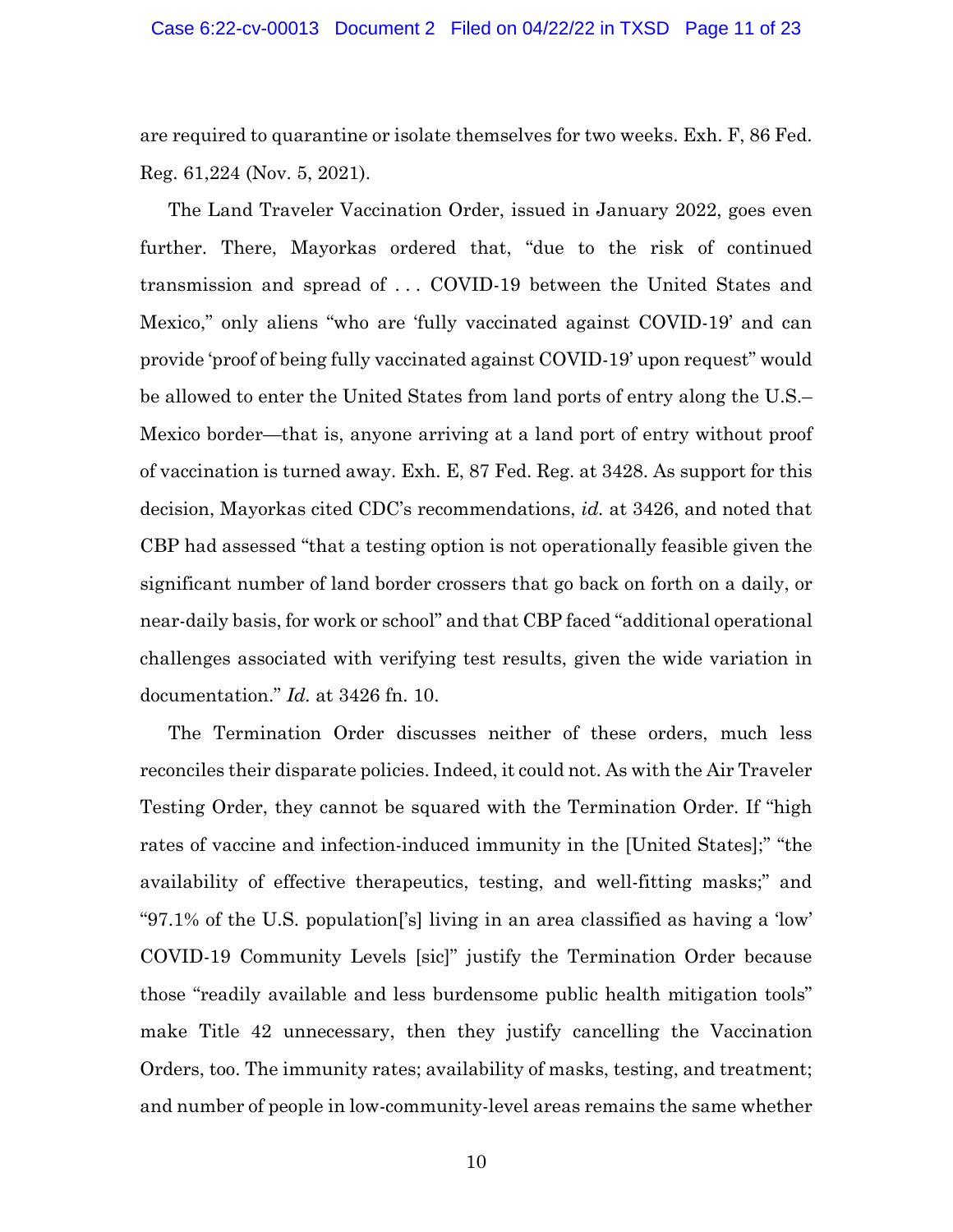a person arrives at the border legally or illegally. Those arriving legally at a port of entry without proof of vaccination are either denied entry or required to quarantine themselves for two weeks. Terminating Title 42 eliminates for illegal aliens the possibility of the former, and there is no replacement policy requiring the latter. There is simply no basis for holding authorized immigrants and visitors to a higher standard than aliens who enter the United States illegally.

### **iii.The Masking Order.**

The only COVID-19 order the Termination Order bothers to address is the Masking Order, Exh. G, 86 Fed. Reg. 8025, 8026 (Feb. 1, 2021).[1](#page-11-0) It attempts to distinguish that order on several grounds, *see* Exh. A at 19,946 fn. 57, all of which fail.

The first difference, according to the Termination Order, is that "conveyances and transportation hubs . . . are locations where large numbers of people may gather and physical distancing can be difficult." But the same is true of facilities where illegal immigrants are detained; the potential of spreading COVID-19 in crowded detention and processing facilities was one of the motivators of the October Order. The Termination Order cites nothing that says these crowded conditions will change—and indeed concedes that they will likely be worse.

<span id="page-11-0"></span><sup>&</sup>lt;sup>1</sup> The Masking Order was recently enjoined as beyond CDC's statutory authority, inadequately explained, and issued without good cause to dispose of notice-andcomment requirements. *See Health Freedom Defense Fund, Inc. v. Biden*, No. 8:21-cv-1693, 2022 WL 1134138 (M.D. Fla. Apr. 18, 2022). Though the federal government has appealed that decision, CDC has announced it will no longer enforce the order.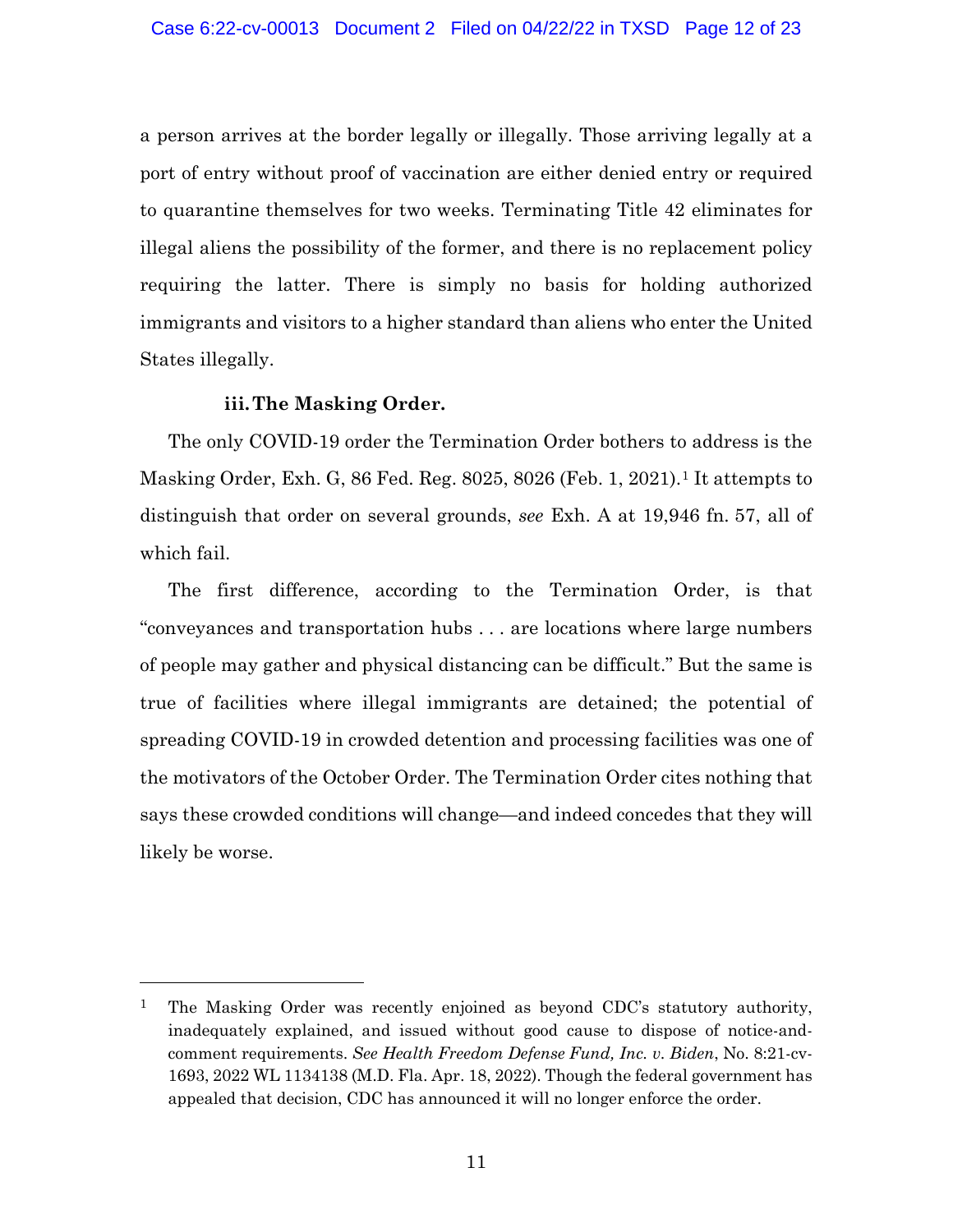Second, "many people need to take public transportation for their livelihoods." But the same could be said to be true of aliens who attempt to enter the United States either to find work or to claim asylum.

Third, "[p]assengers (including young children) may be unvaccinated and some on board, including personnel operating the conveyances or working at the transportation hub, may have underlying health conditions that cause them to be at increased risk of severe illness." Yet the same is true of illegal aliens themselves; those traveling with illegal aliens; and those working at facilities where illegal aliens are detained, transported, or processed. Indeed, one of the concerns animating the October Order was the exposure of Defendants' personnel to COVID-19 carried by illegal aliens.

Fourth, unvaccinated persons "may not have the option to disembark or relocate to another area of the conveyance." The same is true of illegal aliens themselves, particularly those who are smuggled by human traffickers; those who are traveling with illegal aliens; and those working at facilities where illegal aliens are detained, transported, or processed.

Fifth, "[t]ransportation hubs are also places where people depart to different geographic locations, both across the United States and around the world. Therefore, an exposure in a transportation hub can have consequences to many destination communities if people become infected after they travel." The same is true of facilities where illegal aliens are detained, transported, or processed—particularly given the federal government's practice of transporting illegal aliens throughout the country for further processing after they are paroled.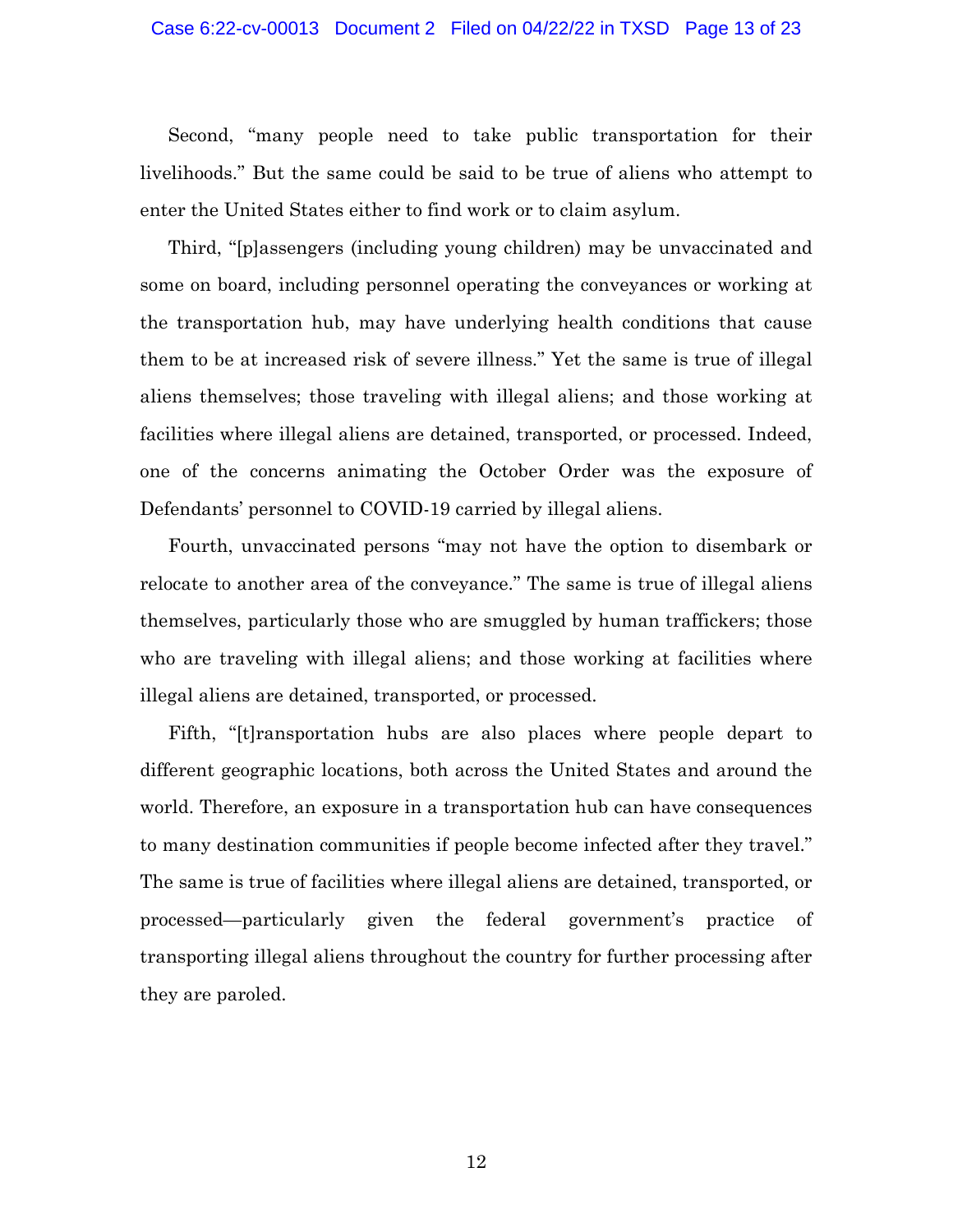#### **b. The Termination Order did not consider all relevant factors.**

<span id="page-13-0"></span>Nor did the Defendants consider all the relevant factors before issuing the Termination Order. "Agency action is lawful only if it rests on a consideration of the relevant factors." *Michigan v. EPA*, 579 U.S. 743, 750 (2015) (citing *Motor Vehicle Mfrs. Assn. of U.S. v. State Farm Mut. Auto. Ins. Co.*, 463 U.S. 29, 43 (1983). As described above, the Defendants did not consider how the Termination Order is fundamentally incompatible with the representations they made in other COVID-19 related orders. But there is yet more.

For example, Texas will face increased healthcare costs due to the increased presence of illegal aliens with COVID-19 who otherwise would have been excluded from the country under Title 42, and it has relied on the Title 42 program in planning for the COVID-19 related costs it should expect to incur. The Termination Order hand-waves these interests as unreasonable, essentially because CDC was always going to determine someday that COVID-19 was not sufficiently threatening to continue Title 42. Exh. A at 19,954. That is a strawman. While a reasonable State would not expect a perpetual emergency, it would expect that the costs imposed on its healthcare system would be considered in determining whether an emergency continues to exist costs that the Termination Order addresses nowhere.

Similarly, the Defendants themselves imported irrelevant factors into their decision, and to the extent that those factors were relevant, they were required to consider the countervailing evidence—which they did not. As the Termination Order acknowledges, the Title 42 regulation and orders "are not, and do not purport to be, policy decisions about controlling immigration; rather," they "depend[] on the existence of a public health need." Exh. A at 19,954. The Termination Order nevertheless justifies its evasion of notice-andcomment procedures in part based on the "restrictions on application for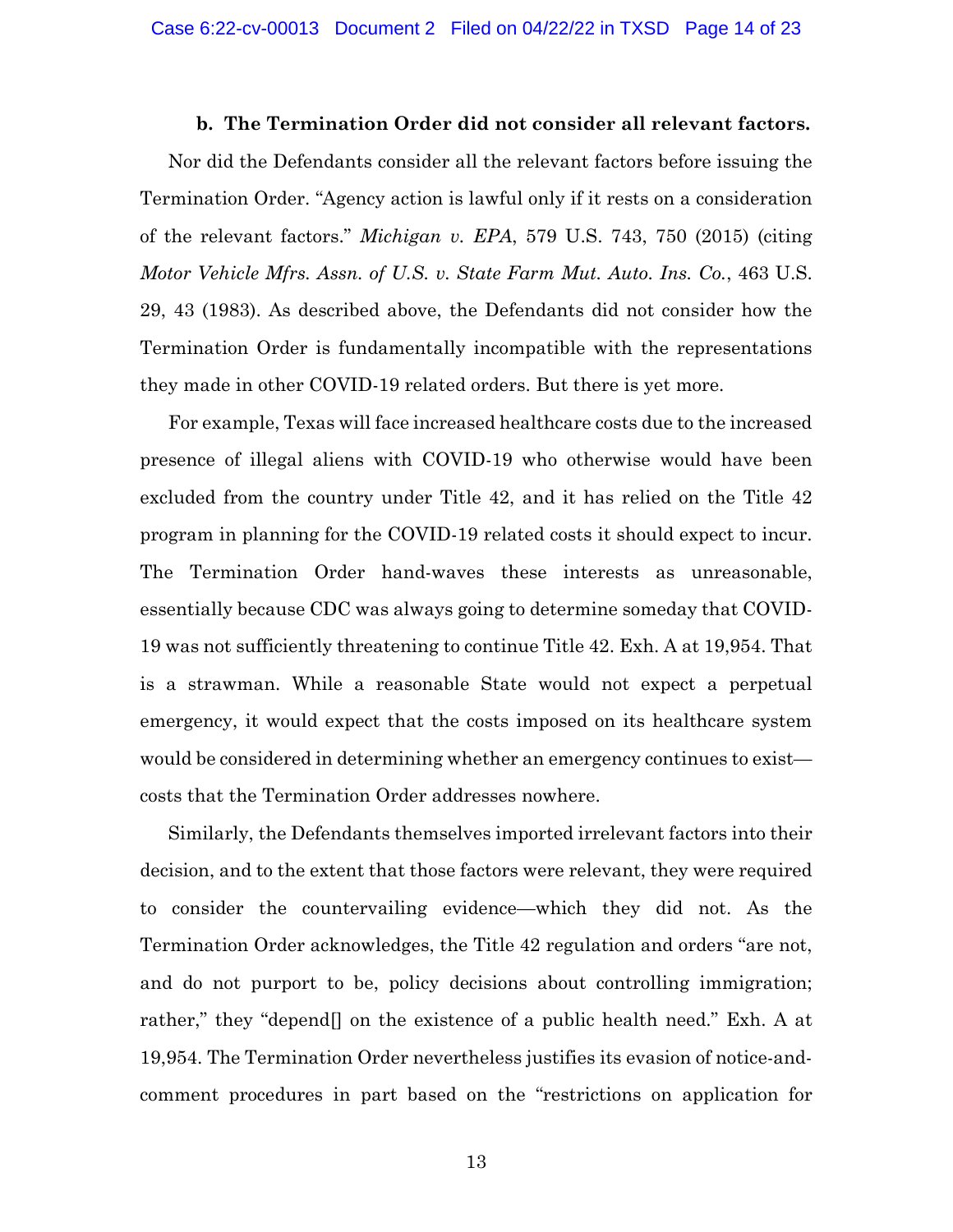asylum and other immigration processes under Title 8" that Title 42 causes, on Title 42's "significant disruption of ordinary immigration processing," and on the time "DHS requires ... [to] begin regular immigration processing pursuant to Title 8." Exh. A at 19,956. But if Texas's "relying on an order under [Title 42] as a means of controlling immigration . . . would not be reasonable or legitimate," then neither can be DHS's similar reliance. And if the Defendants' concerns about the immigration process are connected enough to Title 42 to warrant dodging notice and comment, then Texas's countervailing concerns about the immigration process—including the costs that illegal immigration imposes on it both as a sovereign and as *parens patriae*—are sufficiently connected to Title 42 to demand consideration.

### <span id="page-14-0"></span>**c. The Termination Order itself demonstrates that the factors it did consider received only partial consideration.**

It is easy for an agency to say that it considered a factor, but the agency must actually do it. "Agency action is lawful only if it rests on a consideration of the relevant factors." *Michigan v. EPA*, 579 U.S. at 750 (2015) (citing *Motor Vehicle Mfrs. Assn*, 463 U.S.at 43. "Stating that a factor was considered . . . is not a substitute for considering it." *Getty v. Fed. Sav. & Loan Ins. Corp.*, 805 F.2d 1050, 1055 (D.C. Cir. 1986). The "searching and careful' inquiry" the Court must make "to determine if [the Defendants] actually *did* consider" the relevant facts reveals that Walensky's discussion of the factors she identifies as changed are mere lip service. *Id.* (quoting *Citizens to Preserve Overton Park v. Volpe*, 401 U.S. 402, 416 (1971) (emphasis in *Getty*).

**Testing.** According to Walensky, "widely available [testing] in the United States . . . may decrease the necessity for testing residents in congregate settings." Exh. A at 19,949. Yet Walensky did not discuss whether the Defendants are capable of testing every illegal alien they encounter for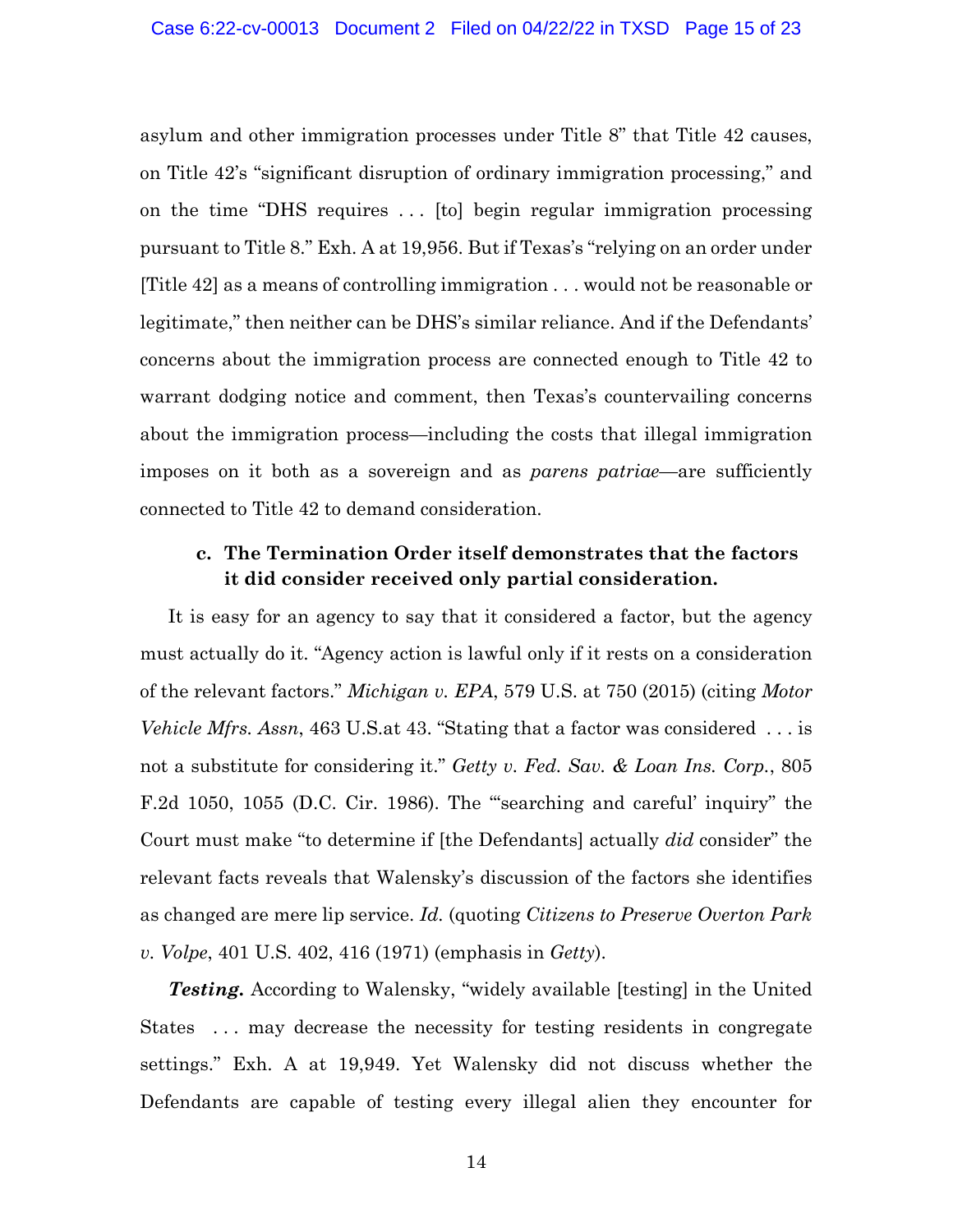processing. That number totaled more than 221,000 in March 2022—roughly 70,000 more than CBP had estimated would occur, and roughly 40,000 more than CBP predicts would occur in a "medium encounter" scenario once the Title 42 program ends. Indeed, CBP itself predicts roughly 360,000 to 540,000 encounters per month in a high or very-high scenario. *See* DHS Sw. Border Coordination Ctr., *Sw. Border Strategic Concept of Operations*, at 2–3 (Mar. 28, 2022).

*Vaccinations.* Walensky notes an increase in the number of persons around the world who are "fully vaccinated with a primary vaccine series." Exh. A at 19,950. This is flawed on at least three levels. Once, she discusses global numbers rather than numbers in Mexico and the Northern Triangle of Guatemala, El Salvador, and Honduras, from which most illegal aliens come. Two, she discusses the wrong cohort—residents of a country rather than illegal aliens from that country encountered by the Defendants. Third, she notes "full[] vaccination with a primary vaccine series," but she does not note what proportion of the vaccinated received the generally ineffective Sinopharm or Sinovac vaccines—one or both of which are approved for use in most countries in the Western Hemisphere.[2](#page-15-0)

*Treatment.* Walensky points to wider availability of treatments for COVID-19. But medical treatment is not free, and Walensky does not note that the cost of those treatments for illegal aliens in Texas will be borne by charitycare providers and the State itself through its federally mandated Emergency Medicaid program. Exh. A at 19,950.

<span id="page-15-0"></span><sup>2</sup> Nicole E. Basta & Erica E.M. Moodie, eds., *COVID-19 Vaccine Devt. & Approvals Tracker*, available at covid19.trackvaccines.org (last visited Apr. 22, 2022).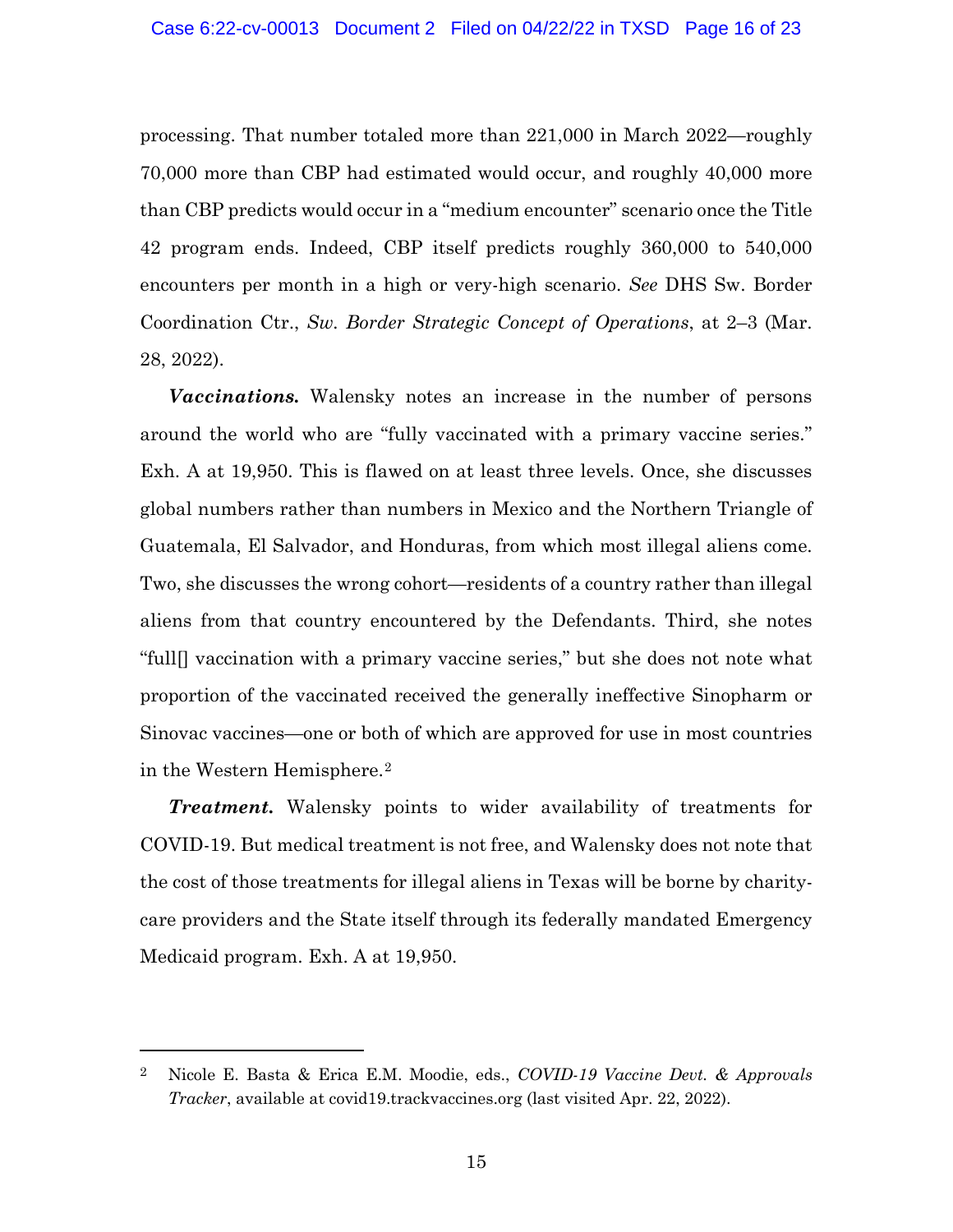*DHS procedures.* Walensky cites "DHS mitigation measures," such as DHS facilities' "incorporat[ing] some of the recommended COVID-19 mitigation measures for congregate settings" and DHS's goal "to provide vaccinations to up to 6,000 migrants a day . . . across the Southwest Border by May 23, 2022." Exh. A at 19,950–51. Yet Walensky does not note which mitigation measures DHS has adopted or the effectiveness of those measures. Nor does she note whether DHS can meet its announced goal of roughly 180,000 vaccinations per month, much less whether it could vaccinate the 540,000 illegal aliens CBP predicts it may encounter each month.

Even when she must acknowledge the obvious, Walensky does not grapple with it. Walensky recognizes that the Termination Order itself "will lead to an increase in the number of noncitizens being processed in DHS facilities[,] which could result in overcrowding in congregate settings." Exh. A at 19,956. Moreover, she acknowledges that DHS's projection of even further increases in encounters, leading to even further crowding in DHS facilities. *Id.* She dodges these concerns by noting that "DHS reports that it is taking steps to plan for such increases" and that delaying the termination until May 23 will "provide DHS with time to scale its vaccination program, as well as ready its operational capacity [and] implement appropriate COVID-19 protocols." Exh. A at 19,955– 56. But the Termination Order does not discuss what DHS's plans are, how it will achieve them, and whether its goals are even achievable—particularly as DHS is preparing to implement significant other changes to processing aliens at the southwest border.

And there is good reason to believe that DHS's stated goals are illusory. DHS itself has represented that "increasing detention capacity is costly and time-consuming" and would likely require "several months inspecting potential facilities, hiring additional staff, procuring additional supplies, and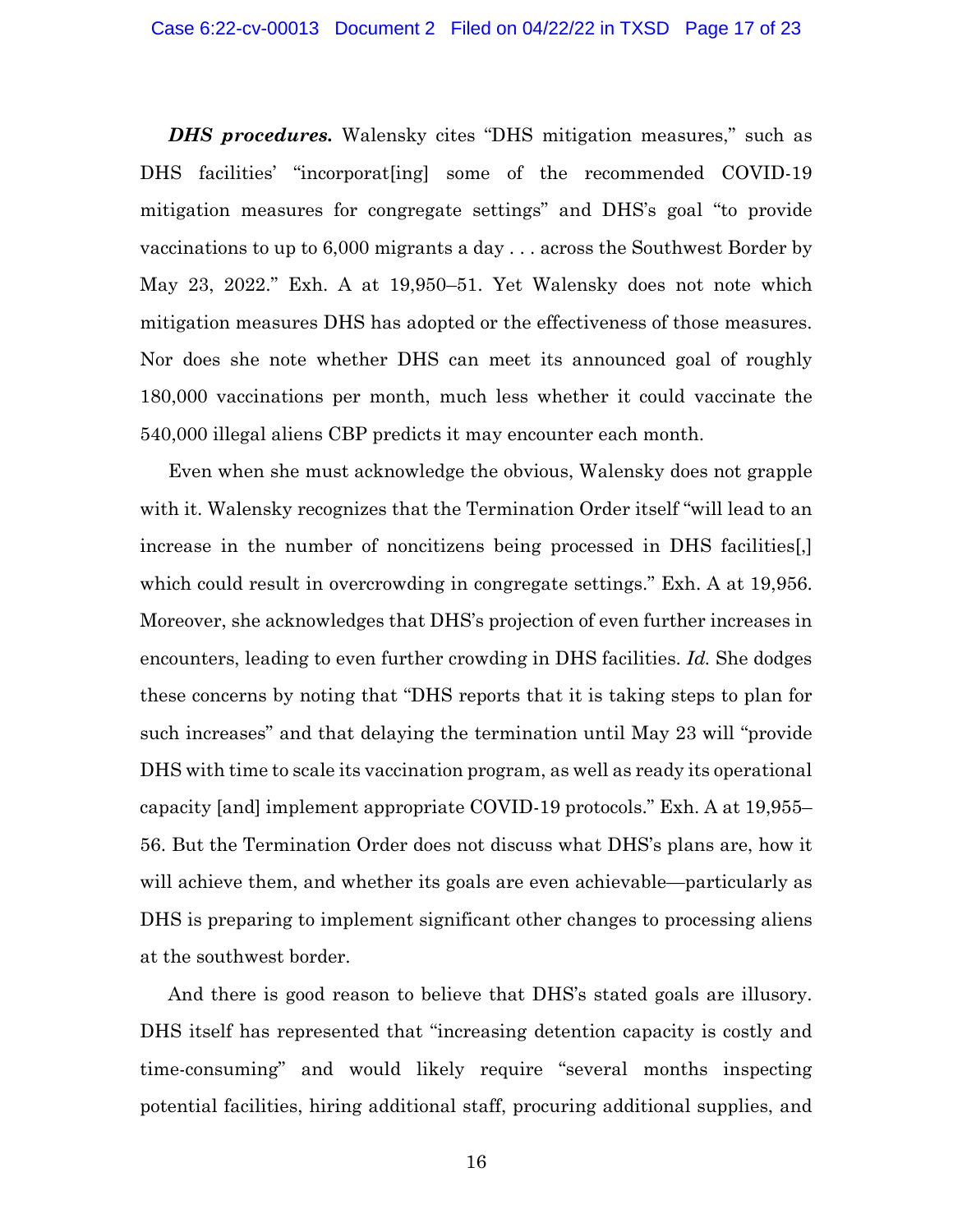negotiating contracts with relevant third parties." *See* Defs.' Post-Trial Mem. of Law, *Texas v. United States*, No. 6:21-cv-00016, ECF No. 223 at 32 (Mar. 18, 2022). And "[f]urther, absent an additional appropriation from Congress, DHS would have to finance this expansion in detention capacity by transferring funds from other DHS components, like the Coast Guard or Secret Service, or reprogramming funds within ICE, thus harming other DHS missions that are crucial to national security." *Id.* The Termination Order does not state why a mass remodeling-testing-and-vaccination regime would be any more achievable—particularly on the short timeline between the Termination Order and its effective date.

## <span id="page-17-0"></span>**2. The Termination Order was promulgated without the necessary notice-and-comment period.**

The Termination Order is additionally void because it was adopted without the required notice-and-comment proceedings, a failure for which the Defendants have no excuse. *See* 5 U.S.C. § 553(b)–(c). This "fundamental flaw . . . normally requires vacatur of the rule." *Nat. Res. Def. Council v. Wheeler*, 955 F.3d 68, 85 (D.C. Cir. 2020).

The press of time was not a concern. *Cf.* 5 U.S.C. § 553(b)(B). The goodcause exception to the APA's notice-and-comment requirement is intended for situations when there is true danger in not acting, not when the agency simply finds them inconvenient. *See U.S. Steel Corp. v. EPA*, 595 F.2d 207, 214 (5th Cir. 1979) (vacating air-quality determinations); *Tex. Food Indus. Assn. v. U.S. Dept. of Ag.*, 842 F. Supp. 254, 256–57 (W.D. Tex. 1993) (vacating labeling rules for un- and partially cooked meat). That danger was not present here; there was ample time for notice and comment. Indeed, while the initial Title 42 regulation was announced as an interim final rule, CDC opened a 30-day notice-and-comment period to enable the public to point out flaws in, potential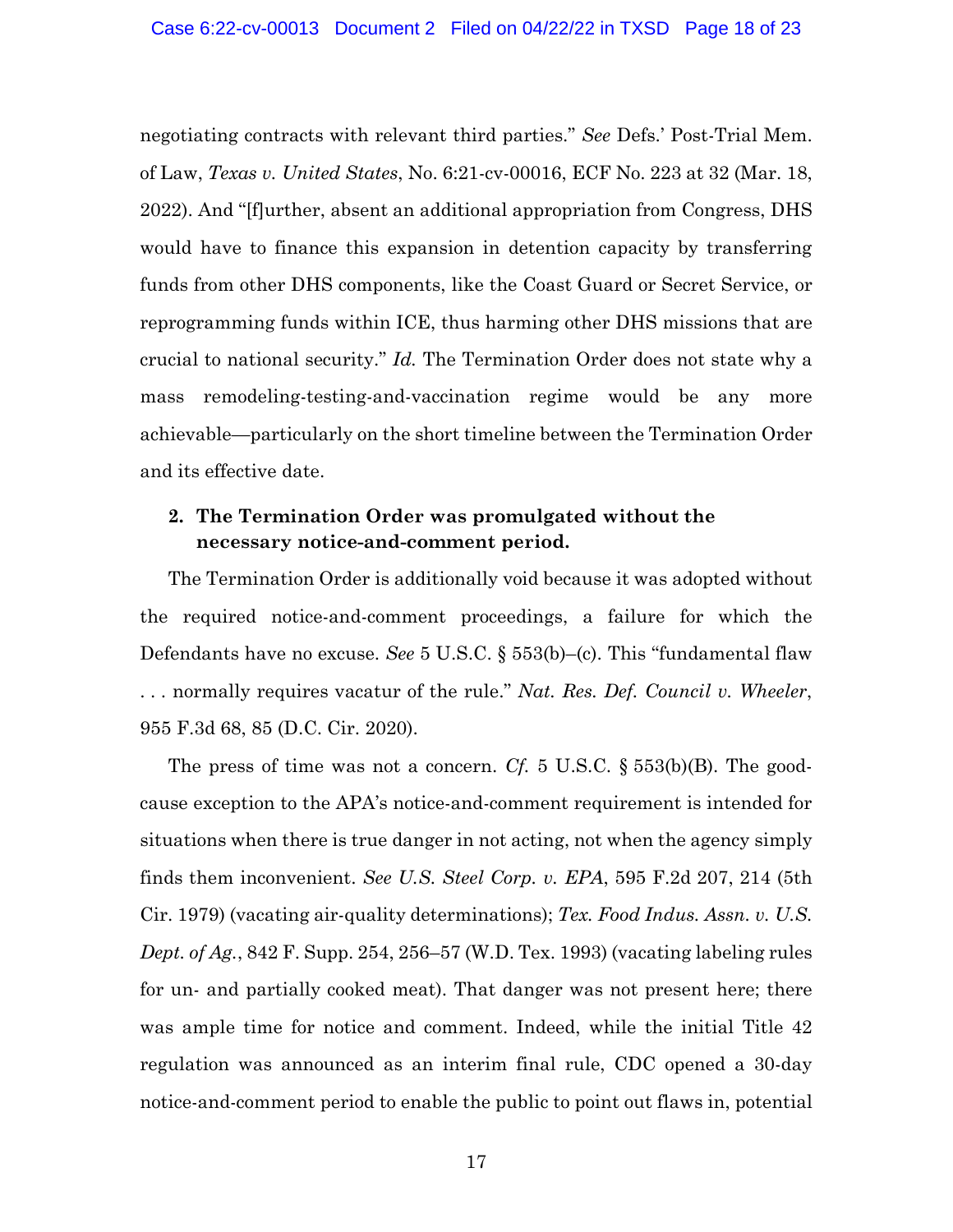improvements to, and even reasons for rescinding the rule before it became final, doing so at a time when the COVID-19 pandemic had only recently been declared an emergency and the harm it would inflict was still only conjectural. It cannot be the case that the situation in March 2020, when little was known of COVID-19 and the scope and impact of the public-health emergency were only conjectural, was more suited to notice and comment than is the situation in April 2022, when CDC is attempting to lift the Title 42 orders due to the lack of a public-health emergency.

Nor does the Termination Order's purported relation to foreign affairs except it from the notice-and-comment rules. *Cf.* 5 U.S.C. § 553 (a)(1). The Termination Order does not "involve the mechanisms through which the United States conducts relations with foreign states," nor was it the product of an "agreement between the United States and another country." *Capital Area Immigrants' Rights Coalition v. Trump*, 471 F. Supp. 3d 25, 55 (D.D.C. 2020). Downstream effects on foreign relations are not enough; to qualify for the exception, the Termination Order would have to directly target a foreignaffairs function of the federal government. *See id.* It does not.

### <span id="page-18-0"></span>**B. Texas is suffering irreparable harm.**

Texas has suffered and continues to suffer irreparable harm because of the Defendants' actions. The October Order acknowledged as much:

[S]everal cities and states, including several located at or near U.S. borders, continue to experience widespread, sustained community transmission that has strained their healthcare and public health systems. Furthermore, continuing to slow the rate of COVID-19 transmission is critical as states and localities ease public health restrictions on businesses and public activities in an effort to mitigate the economic and other costs of the COVID-19 pandemic.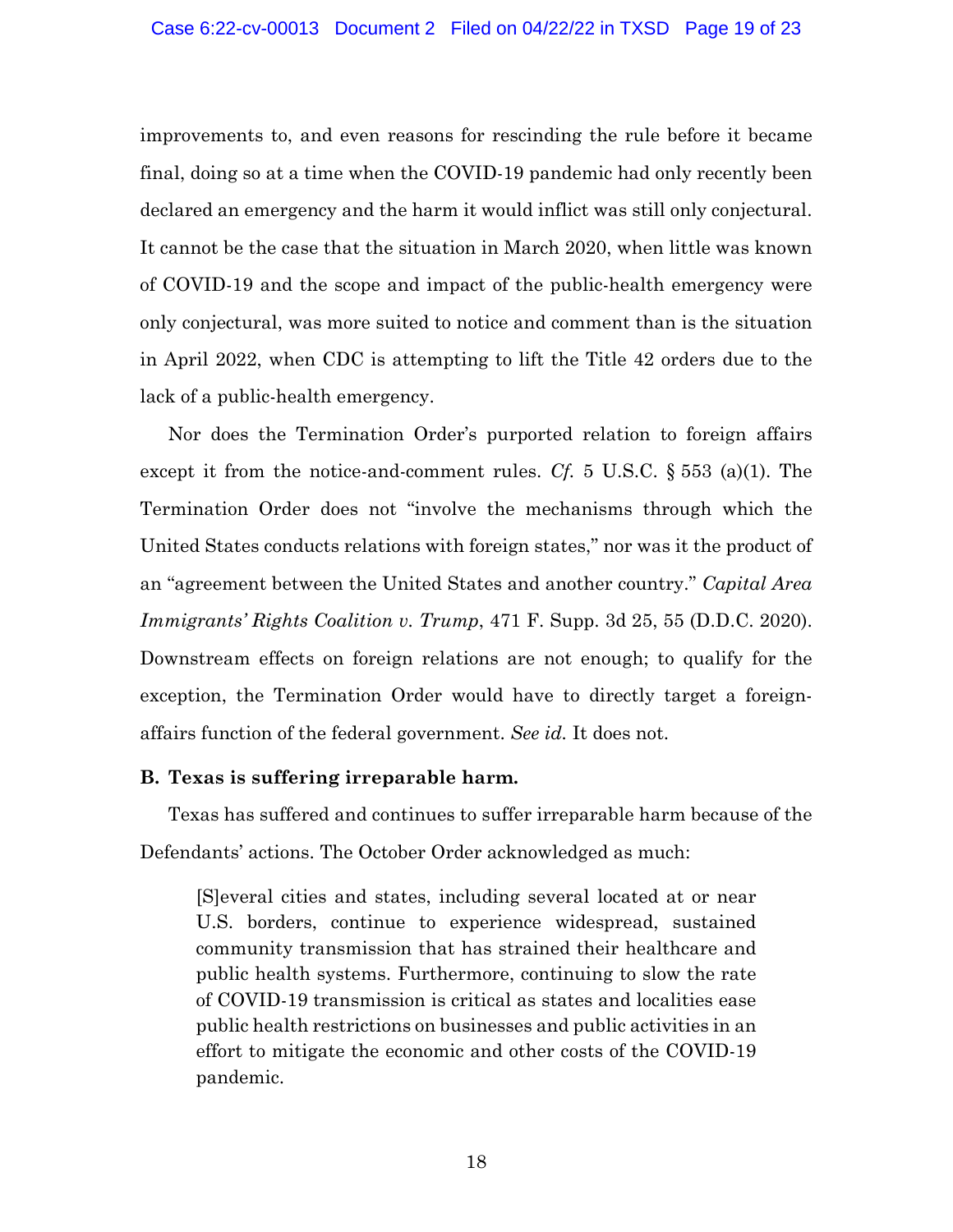Exh. B at 65,812.

In particular, Texas's required expenditures under the Emergency Medicaid program will continue to increase as the Defendants release more aliens from their custody, particularly those who have not been screened for COVID-19. The August Order recognizes that this is a concrete harm, not a potential or hypothetical harm that might occur at some point in the future. The "flow of migration directly impacts not only border communities and regions, but also destination communities and healthcare resources of both." Exh. C at 42,835.

The Fifth Circuit has already recognized how the federal government's actions resulting in increased illegal immigration cause Texas irreparable harm, specifically including Emergency Medicare spending. *Texas v. Biden*, 20 F.4th 928, 969–73 (2021). Texas has already described the millions of dollars it spends on healthcare for those illegally in the country, including the pools from which it is drawn and why COVID-positive aliens admitted into the state will be a drain on those pools. *See* Exh. H. That financial harm is irreparable once Texas has spent money to care for an alien with COVID-19, it is gone. The federal government is under no obligation to repay Texas for what it spends, and it is immune from being forced to do so. *Texas v. United States*, 328 F. Supp. 3d 662, 737 (S.D. Tex. 2018) (irreparable injury where no possibility of recompense from federal government). The quintessential reparable harm an ability to recover money damages—is absent.

#### <span id="page-19-0"></span>**C. The public interest and the equities favor an injunction.**

Because this is a case with a State on one side and the federal government on the other, the public-interest and balance-of-equities factors collapse into a single consideration. *See, e.g.*, *Nken v. Holder*, 556 U.S. 418, 435 (2009). The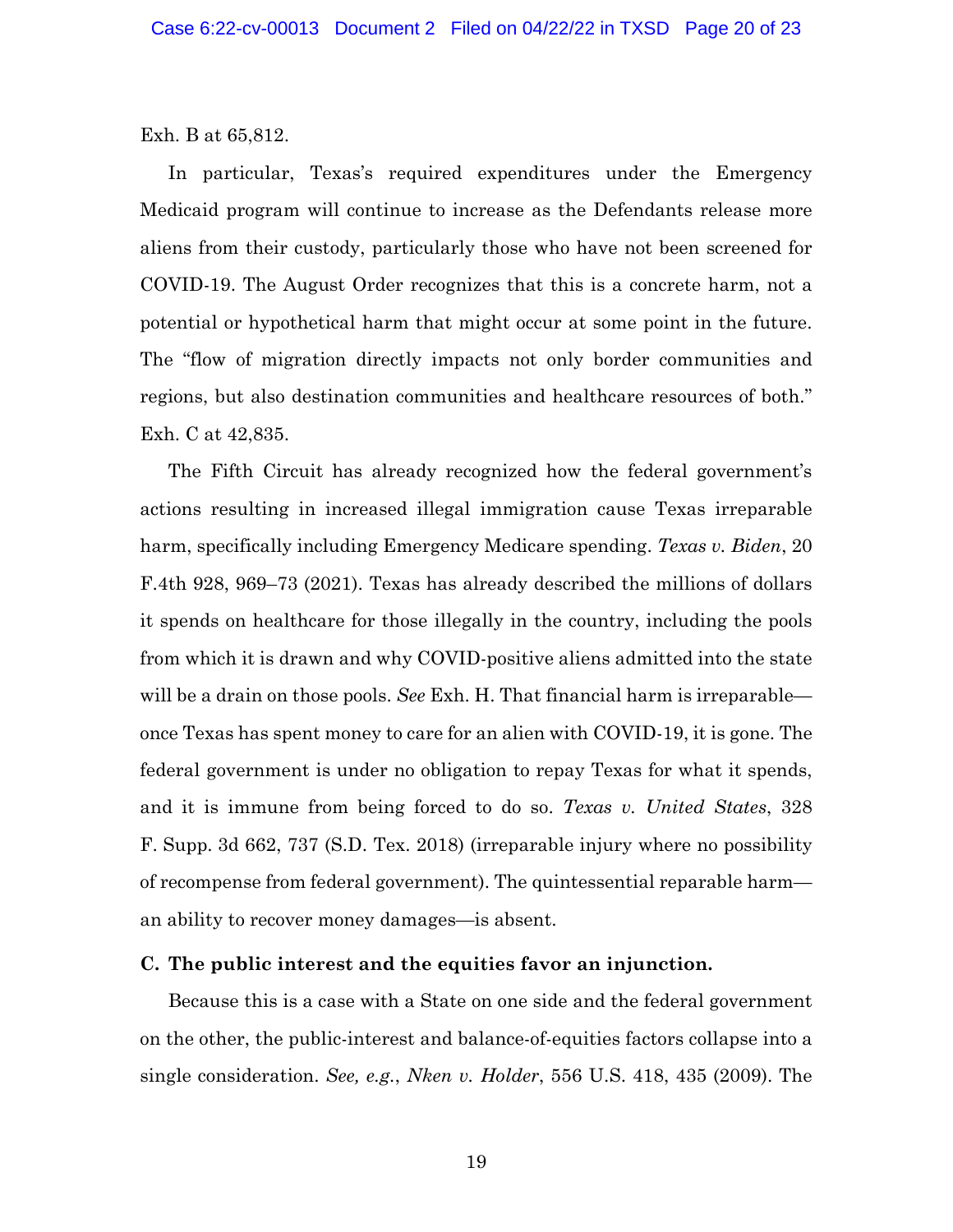balancing act here requires little delicacy "There is generally no public interest in the perpetuation of unlawful agency action." *League of Women Voters v. Newby*, 838 F.3d 1, 12 (D.C. Cir. 2016). The harms to Texas and its citizens are set forth in the Defendants' orders themselves: increased imposition on the resources of local governments, charities, and the State's fisc—and if the Defendants' still-active Air Traveler Testing Order, Vaccination Orders, and Masking Order are to be believed, an increased chance of the spread of one of the most virulent diseases of modern times. The imposition on the Defendants should the injunction be granted, on the other hand, is that they will be forced to live up to what they said before they decided to change their mind without justification.

#### **Prayer for Relief**

<span id="page-20-0"></span>Texas respectfully requests that the Court postpone or preliminarily enjoin the Defendants' implementation of the Termination Order.

Given the short time before the Termination Order takes effect, Texas further respectfully requests that the Court expedite its consideration of this Motion so that the decision whether to postpone or enjoin is made before May 23.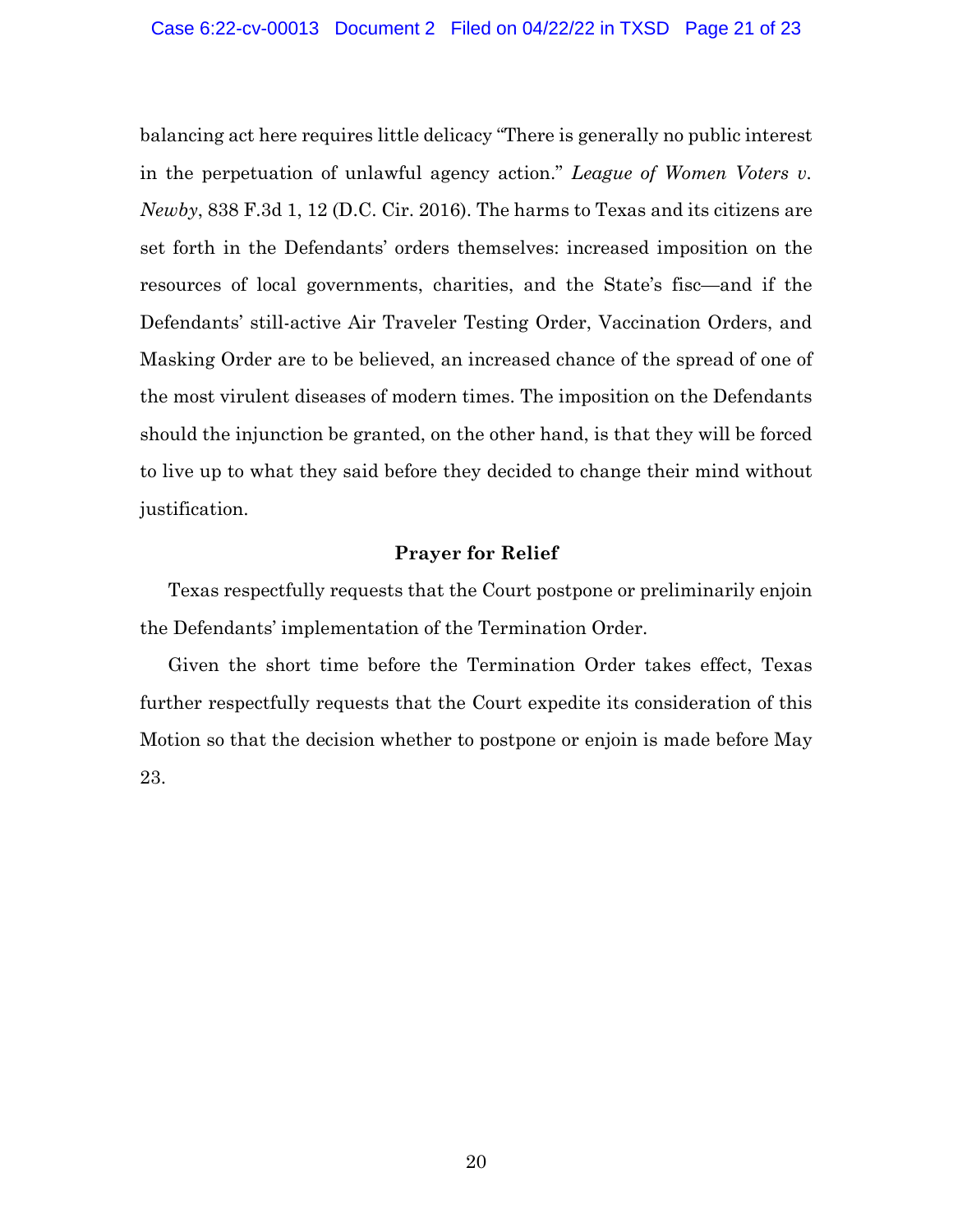KEN PAXTON Attorney General of Texas

BRENT WEBSTER First Assistant Attorney General

OFFICE OF THE ATTORNEY GENERAL P.O. Box 12548 Austin, Texas 78711-2548 (512) 936-1700

Dated April 22, 2022. Respectfully submitted,

*/s/ Aaron F. Reitz* AARON F. REITZ *Lead Counsel* Deputy Attorney General for Legal Strategy Texas Bar No. 24105704 aaron.reitz@oag.texas.gov

LEIF A. OLSON Special Counsel Texas Bar No. 24032801 leif.olson@oag.texas.gov

CHRISTOPHER D. HILTON Chief, General Litigation Division Texas Bar No. 24087727 christopher.hilton@oag.texas.gov

GENE P. HAMILTON[\\*](#page-21-0) America First Legal Foundation 300 Independence Avenue SE Washington, DC 20003 (202) 964-3721 gene.hamilton@aflegal.org

CHRISTOPHER J. HAJEC\* MATT A. CRAPO\* Immigration Reform Law Institute 25 Massachusetts Ave., NW, Suite 335 Washington, DC 20001 (540) 205-7986 litigation@irli.org

*Counsel for the State of Texas*

<span id="page-21-0"></span>Motion for admission *pro hac vice* forthcoming.